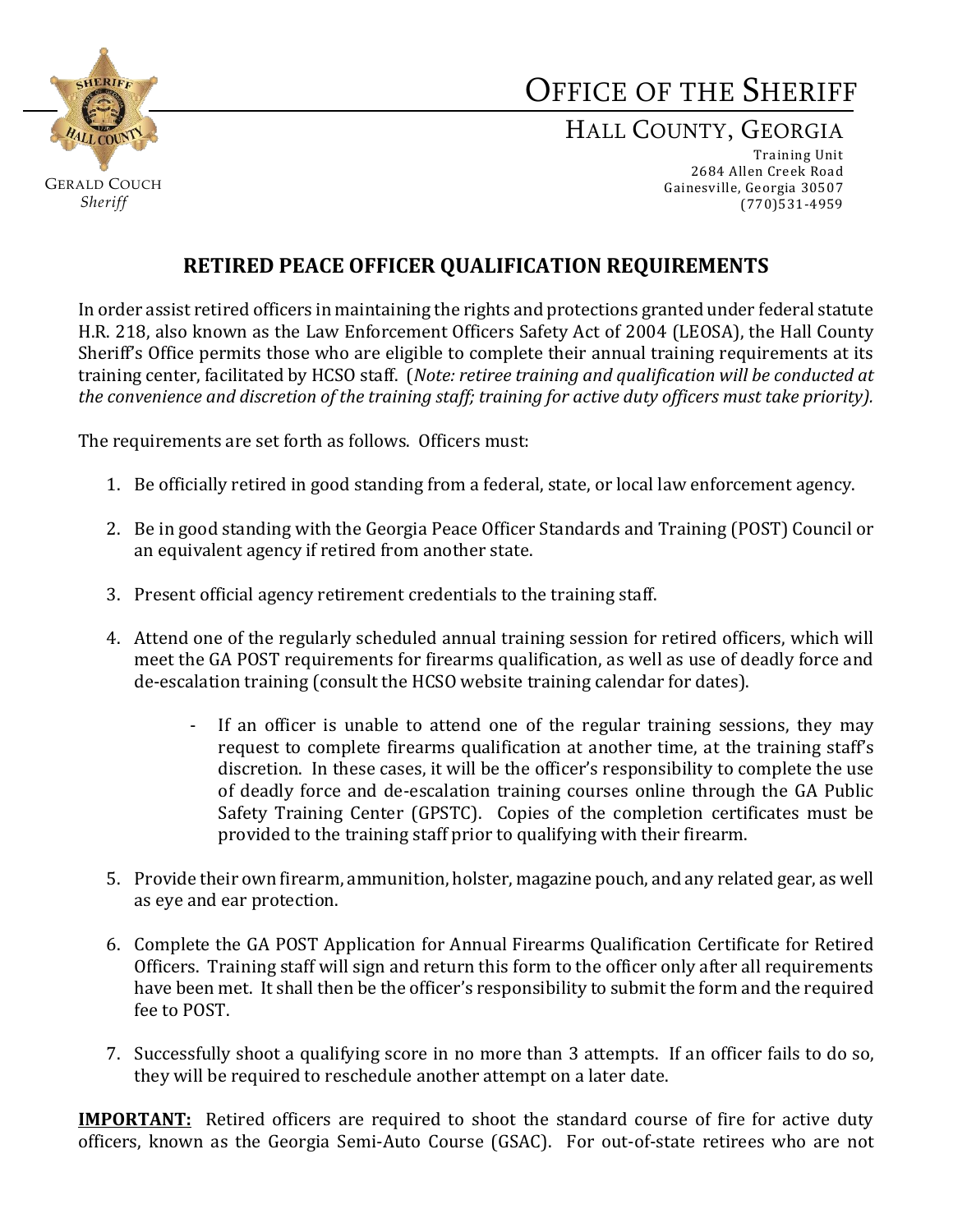familiar with it, this is a 30 round course that involves shooting from cover, moving, standing, kneeling, drawing and firing, and reloading under time constraints on a turning target system. It is STRONGLY recommended that officers not familiar with the course practice these skills ahead of time. The course of fire will NOT be modified to accommodate smaller handguns or a shooter's inability to safely manage all stages. All range safety rules will be strictly enforced. A complete description of the course follows.

#### **GEORGIA SEMI-AUTO PISTOL QUALIFICATION COURSE**

- I. Firearm: Standard service large caliber semiautomatic pistol with 3 magazines
- II. Ammunition: 30 rounds
- III. Target: SQT A-1 (two targets per shooter)
- IV. Clothing: Range attire, duty belt, strong-side holster (outside the waistband only), and magazine pouch.
- V. General: 3 magazines are to be loaded with 6 rounds, 8 rounds, and 16 rounds. Smaller capacity pistols may require a modified load out, as directed by the Range Master. All reloads are the shooters responsibility. Malfunctions must be cleared by the shooter; no alibi strings of fire will be permitted, with the exception of defective ammunition. The shooter will be given an opportunity to re-shoot defective rounds only. Any subsequent rounds are the responsibility of the shooter. Rounds may be made up at the stage where problems or malfunctions occur, but only within the allotted time limits for that stage. Leftover rounds at any stage are to be given to a line instructor and will be counted as 0 points.

Scoring targets: Inside the center mass line – 10 points Outside the center mass line – 8 points Maximum Raw Score – 300 points Minimum Qualifying Score – 240 points - 80%

VI: Course: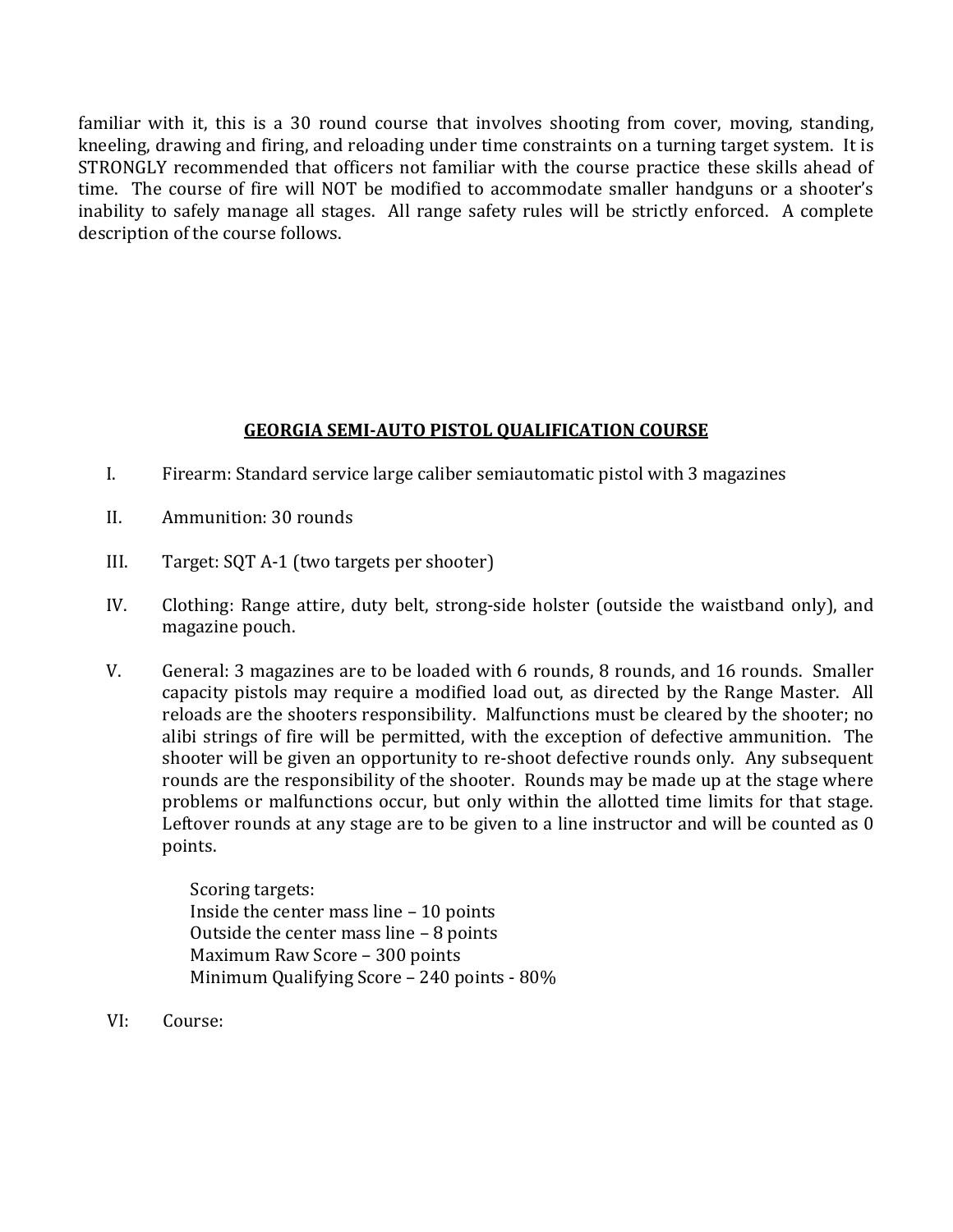## **Stage one: 25 yard line**

On command shooter assumes right side cover (avoid contact with the cover object). Using the angular search technique, and has  $\frac{8}{9}$  seconds to complete the following:

*1 round on each target*

Holster.

On command shooter assumes left side cover (avoid contact with the cover object). Using the angular search technique, and has  $8$  seconds to complete the following:

*1 round on each target*

Holster.

**--------------------------------------------------------------------------------------------------------------------**

## **Stage two: 15 yard line**

Shooter stands outside cover, weapon holstered. On command shooter draws while moving to cover and has **12 seconds** to complete the following:

*1 round on each target*

*Drop to a kneeling position, reload*

*1 round on each target*

Holster.

**--------------------------------------------------------------------------------------------------------------------**

**Stage three: 7 yard line**

First string:

Shooter stands centered between the targets and on command has  $21$  seconds to complete the following:

Shooter steps left or right while drawing.

*2 rounds center mass on each target 1 round to the cranial vault on each target*

Step left or right while conducting a reload.

*2 rounds center mass on each target 1 round to the cranial vault on each target*